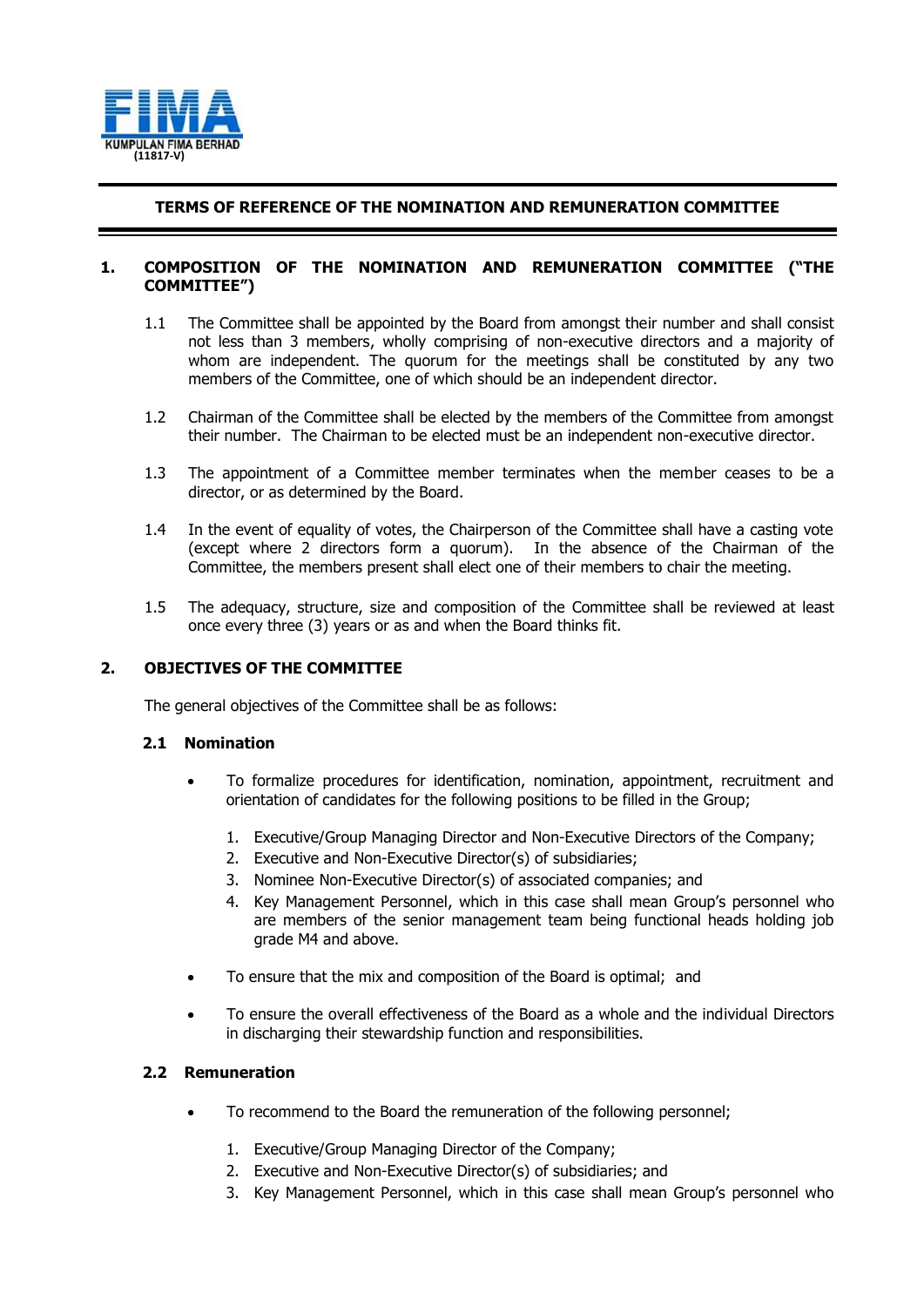are members of the senior management team being functional heads holding job grade M4 and above.

- To maintain a remuneration policy, which attracts, retains and motivates high caliber Directors and Key Management Personnel; and
- To ensure that the remuneration policy appropriately compensates the contribution of the Executive/Group Managing Director(s) and Key Management Personnel to the performance of the Company.

# **3. DUTIES AND RESPONSIBILITES OF THE COMMITTEE**

#### **3.1 Nomination**

- 3.1.1 The duties and responsibilities of the Committee with regard to the nomination function shall be to:
	- Review contribution of individual Directors and effectiveness of the Board as a whole with its mix of skills and experience and other qualities, including core competencies which each Director shall bring to the Board;
	- Make recommendations to the Board on candidates for appointment to the following positions of the Company and its Group, taking into consideration the candidates' skills, experience, character and integrity.
		- 1. Executive/Group Managing Director of the Company;
		- 2. Executive and Non-Executive Director(s) of subsidiaries
		- 3. Nominee Non-Executive Director(s) of associated companies; and
		- 4. Key Management Personnel of the Group.
	- Recommend suitable orientation, educational and training programmes equip new Directors;
	- Review training programmes for Directors and ensure that all Directors receive the appropriate continuous training programmes;
	- Examine the size of the Board to determine its effectiveness;
	- Review the adequacy of the size, structure and composition of Board Committees at least once every three (3) years or when the Committee thinks fit and recommends to the Board any changes thereto;
	- Establish processes for the review of the performance of individual Directors, Board Committees and the Board as a whole and implementation of such processes;
	- Carry out annual assessments on the independence of the Independent Directors and determine whether they are independent taking into account the requirements of Bursa Securities Main Market Listing Requirements and whether there are circumstances which can interfere with the Directors' independence of judgement;
	- Make recommendations to the Board on the re-election of Directors who are due to retire by rotation and eligible for re-election in accordance with the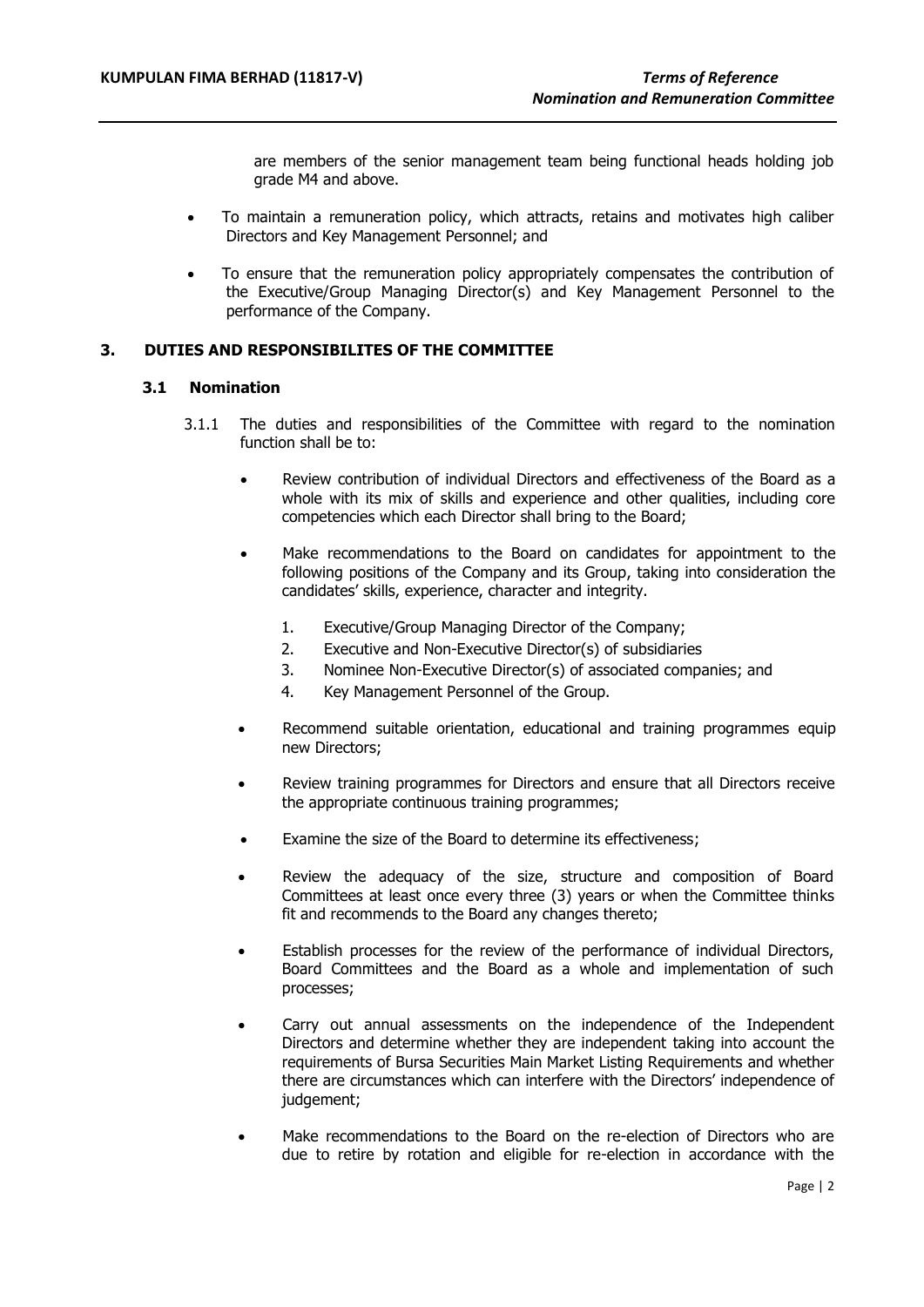Company's constitution and Bursa Securities Main Market Listing Requirements, having due regard to the results of any formal performance evaluation and ability to continue to contribute effectively to the Board;

- Oversee the appointment, succession planning of the Executive/Group Managing Director;
- Review and consider the recommendations of the Executive/Group Managing Director in the appointment, promotion and succession planning of Key Management Personnel;
- Review and recommend to the Board on matters relating to the confirmation in office including the suspension or termination of service of the Executive/Group Managing Director(s) and Key Management Personnel and any other person the Board determines subject to the provision of the laws and service contract;
- Identify and recommend to the Board suitable candidates for appointment to the Board as Senior Independent Director and Company Secretary; and
- Perform other oversight functions as delegated and/or requested by the Board.
- 3.1.2 The recommendation of the Committee and endorsement by the Board are required before the following appointments are tabled to the respective subsidiary Boards for approval:
	- (a) The appointment of any employee of the Group to the Boards of public listed companies in which the Group has equity, but not a controlling interest; and
	- (b) Appointments to the Boards of subsidiaries, associated companies and joint venture entities.
- 3.1.3 With reference to the above mentioned areas of responsibilities, the Committee shall adopt the following:
	- Areas for improvement should be identified having regard to the issues faced by the Company and its long-term objectives;
	- External comparison should be conducted by looking at comparable roles in similar organizations in terms of size, market sector, business complexity and international scope;
	- Develop plans to address the issues concerned by either utilizing internal resources or engaging professional bodies or external advisers;
	- Submit the relevant recommendation for Board's consideration and approval; and
	- Solution should be implemented and monitored.

## **3.2 Remuneration**

3.2.1 The duties and responsibilities of the Committee with regard to the remuneration function shall be to: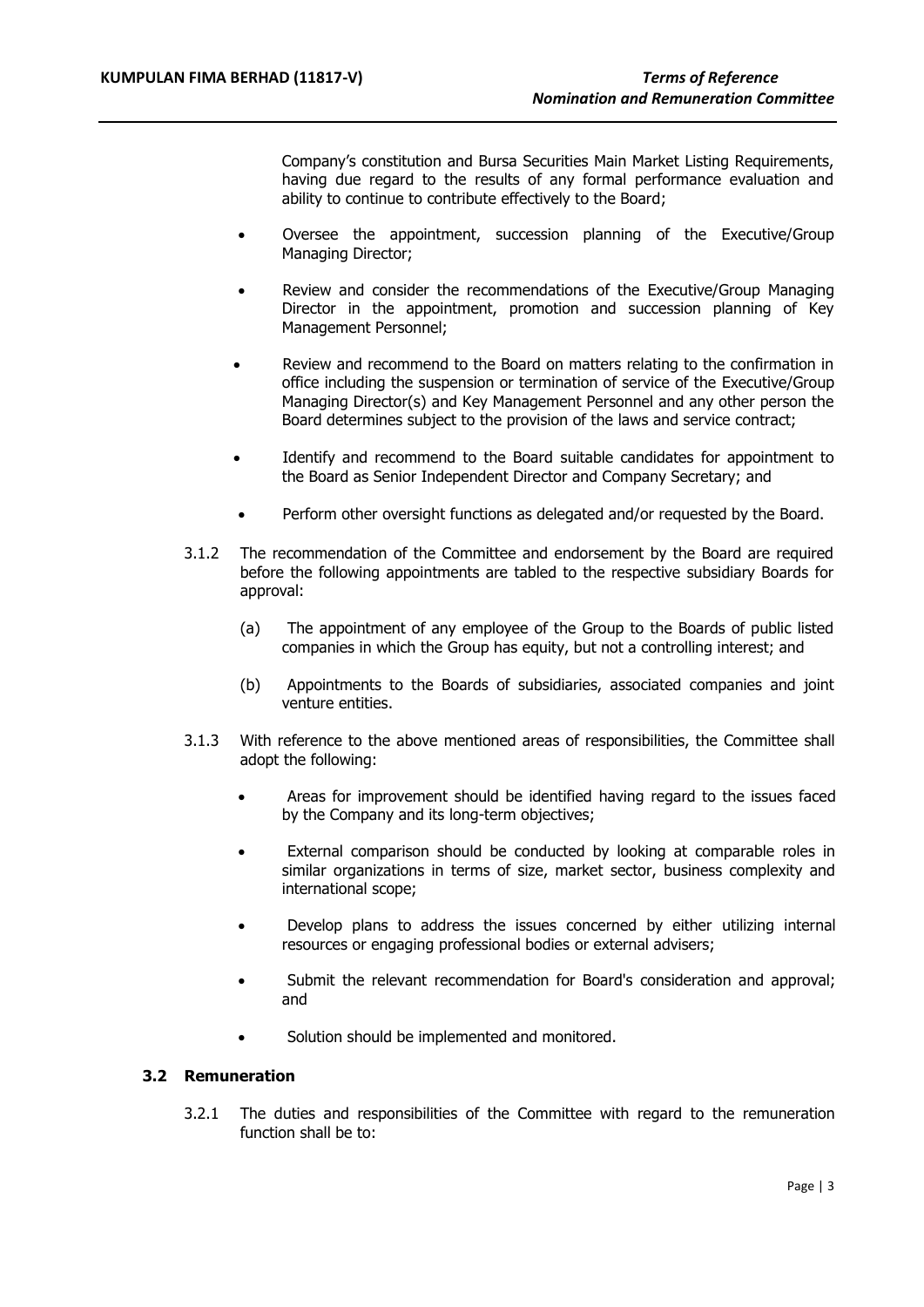- Make recommendations to the Board on the remuneration framework for the Executive/Group Managing Director of the Company and Directors of subsidiaries and determine the remuneration arrangements for individual Executive Director taking into consideration the performance of the Director (Please refer to **Appendix** for guidelines in determining Directors' remuneration);
- Review the remuneration framework and policy to ensure that these are applicable to the Company and reflective of the performance of the Company both in the short and long term;
- Recommend to the Board changes in remuneration, if required or in the event the present structure and remuneration policy are deemed inappropriate;
- Review and recommend to the Board regarding any proposed new employees' share option scheme and/or amendments to the existing scheme;
- Perform regular review of the competitiveness of the Company's remuneration structure and to keep itself fully informed of developments and best practices in the field of remuneration;
- Remuneration of the Non-Executive Directors of the Company shall be determined by the Board collectively, where individuals concerned shall abstain from discussion and decision involving their own remuneration; and
- Oversee the performance review process (both annual and ad-hoc) and making recommendations to the Board on the remuneration package of Key Management Personnel of the Group. This shall include, without limitation, basic salary, share options, benefits-in-kind, incentive payments and any other compensation payments.

## **4. COMMITTEE MEETING AND REPORTING PROCEDURES**

The Committee shall adopt the following procedures:

- The Committee shall meet at least once a year and at such other time(s) as it deems necessary to fulfil its responsibilities;
- The Company Secretary shall be the secretary of the Committee;
- The Committee shall cause minutes to be entered in the books provided for purpose of recording all resolutions and proceedings of meetings of the Committee;
- Such minutes shall be signed by the Chairperson of the meeting at which the proceedings were held or by the Chairperson of the next succeeding meeting and if so signed, shall be conclusive evidence without any further proof of the facts thereon stated;
- The Committee, through its Chairperson, shall report to the Board at the next Board of Directors' meeting after each Committee meeting. When presenting any recommendation to the Board, the Committee will provide such background and supporting information as may be necessary for the Board to make an informed decision;
- The Committee shall provide such information to the Board as necessary to assist the Board in making a disclosure in the Annual Report;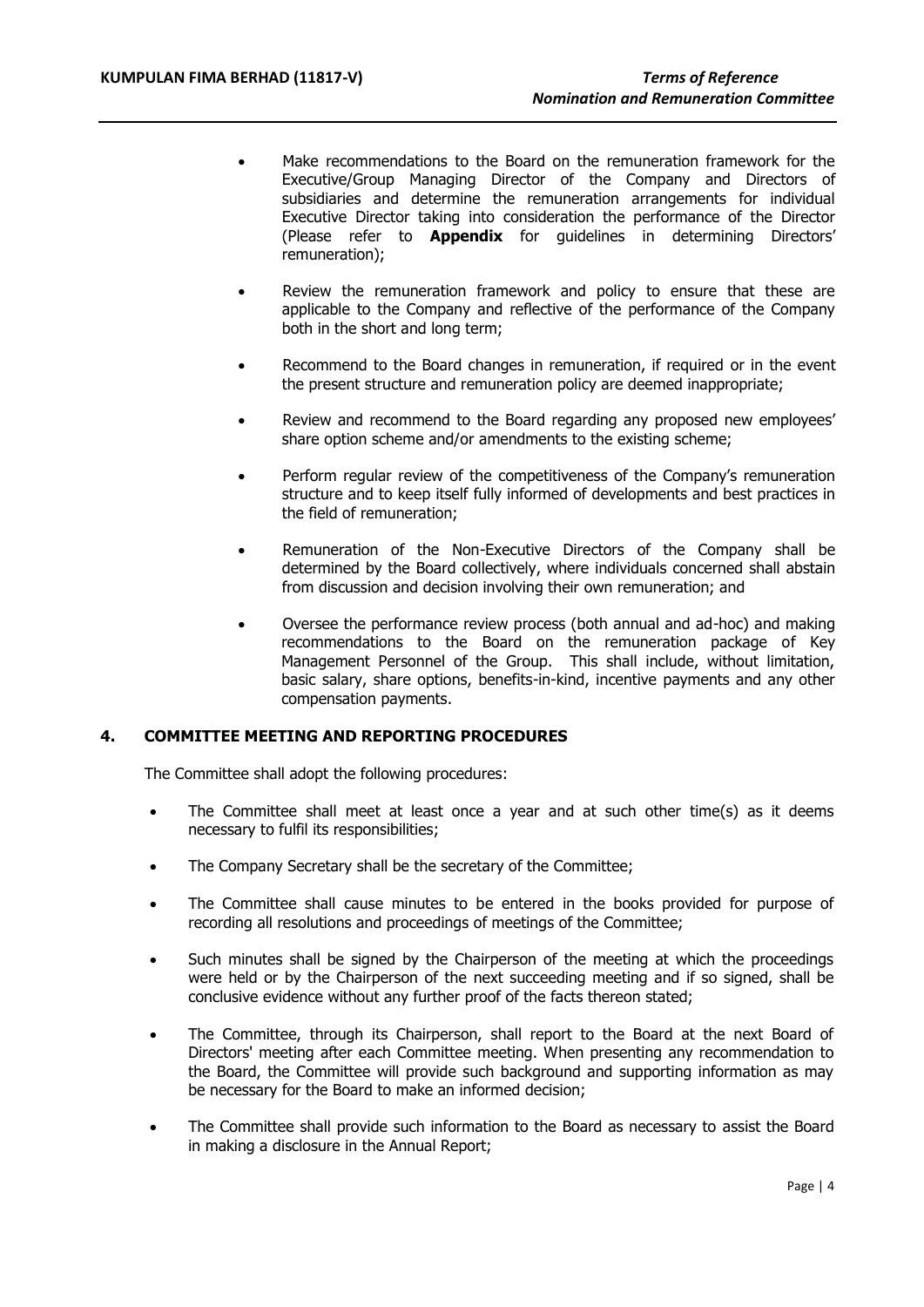- Minutes of each meeting shall also be distributed to all attendees of the Committee meetings and circulated and presented to all members of the Board for notation purposes at the Board meeting;
- The books containing the minutes of the proceedings of any meetings of the Committee shall be kept by the Company at the registered office of the Company and shall be open to the inspection of any members of the Committee or the Board;
- To avoid a conflict of interest, a member of the Committee shall abstain from participation in discussions and decisions involving him/her; and
- A circular resolution in writing signed by majority members shall be valid and effective as it had been passed at a meeting. All such resolution shall be submitted for confirmation at a meeting of the Committee following the passing of the circular resolution.